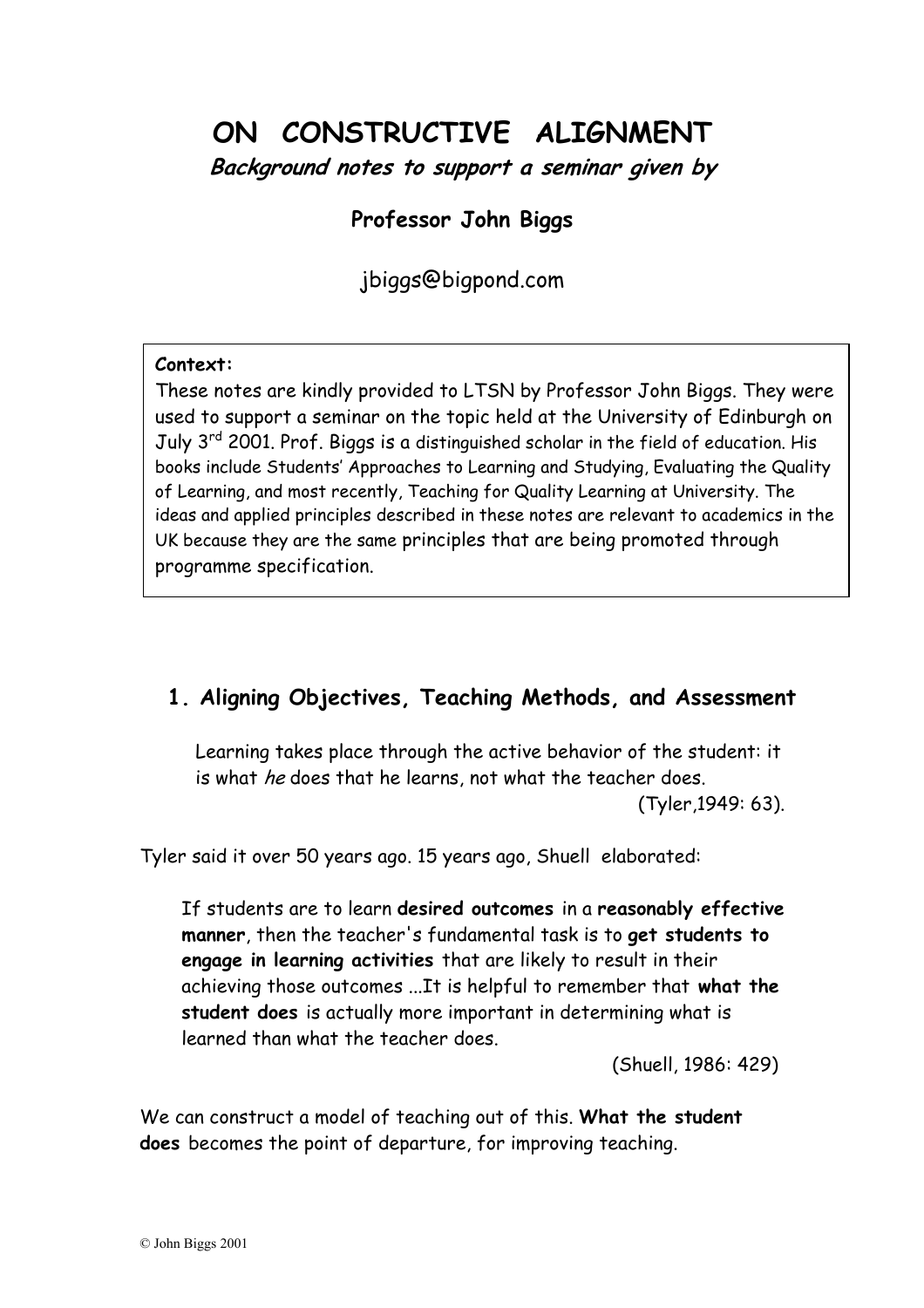#### **Key decisions**:

- 1. what are "desired" outcomes,
- 2. what teaching methods require students to behave in ways that are likely to achieve those outcomes,
- 3. what assessment tasks will tell us if the actual outcomes match those that are intended or desired.

This is the essence of "constructive alignment" (Biggs, 1999). First we get the objectives straight, what students have to do. Then we decide how to get them to do it. Assessment serves a double purpose: it checks the quality of learning, and for students, it defines what is to be learned.

Grades also modified by coverage and accuracy of factual details, elegance of reasoning, … whatever is appropriate to the content being taught.

|                                              | Curriculum Objectives<br>Expressed as verbs<br>students have to enact                                                                                                                                            |                                                                                                          |
|----------------------------------------------|------------------------------------------------------------------------------------------------------------------------------------------------------------------------------------------------------------------|----------------------------------------------------------------------------------------------------------|
| Teaching/Learning<br><b>Activities</b>       | Reflect                                                                                                                                                                                                          | <b>Assessment Tasks</b><br>Evaluate how well the                                                         |
| Designed to elicit<br>desired verbs. May be: | Hypothesise, generate<br>Apply to 'far' domains<br>Relate to pronciples<br>Apply to 'near'domains<br>Analyse, compare<br>Explain, solve<br>Understand main ideas<br>Elaborate<br>Classify<br>Cover topics a to n | target verbs are<br>elicited and deployed in<br>context.                                                 |
| Teacher controlled<br>Peer controlled        |                                                                                                                                                                                                                  | The highest level verb<br>To be clearly<br>manifested becomes<br>the final grade $A$ , $B$ , $C$<br>etc. |
| Student controlled                           |                                                                                                                                                                                                                  |                                                                                                          |
| As best suits the<br>context                 |                                                                                                                                                                                                                  |                                                                                                          |
|                                              | Describe<br>Learn procedures<br><b>Name</b><br>Memorise                                                                                                                                                          |                                                                                                          |

### **Aligning curriculum objectives, teaching learning activities (TLAs), and assessment tasks**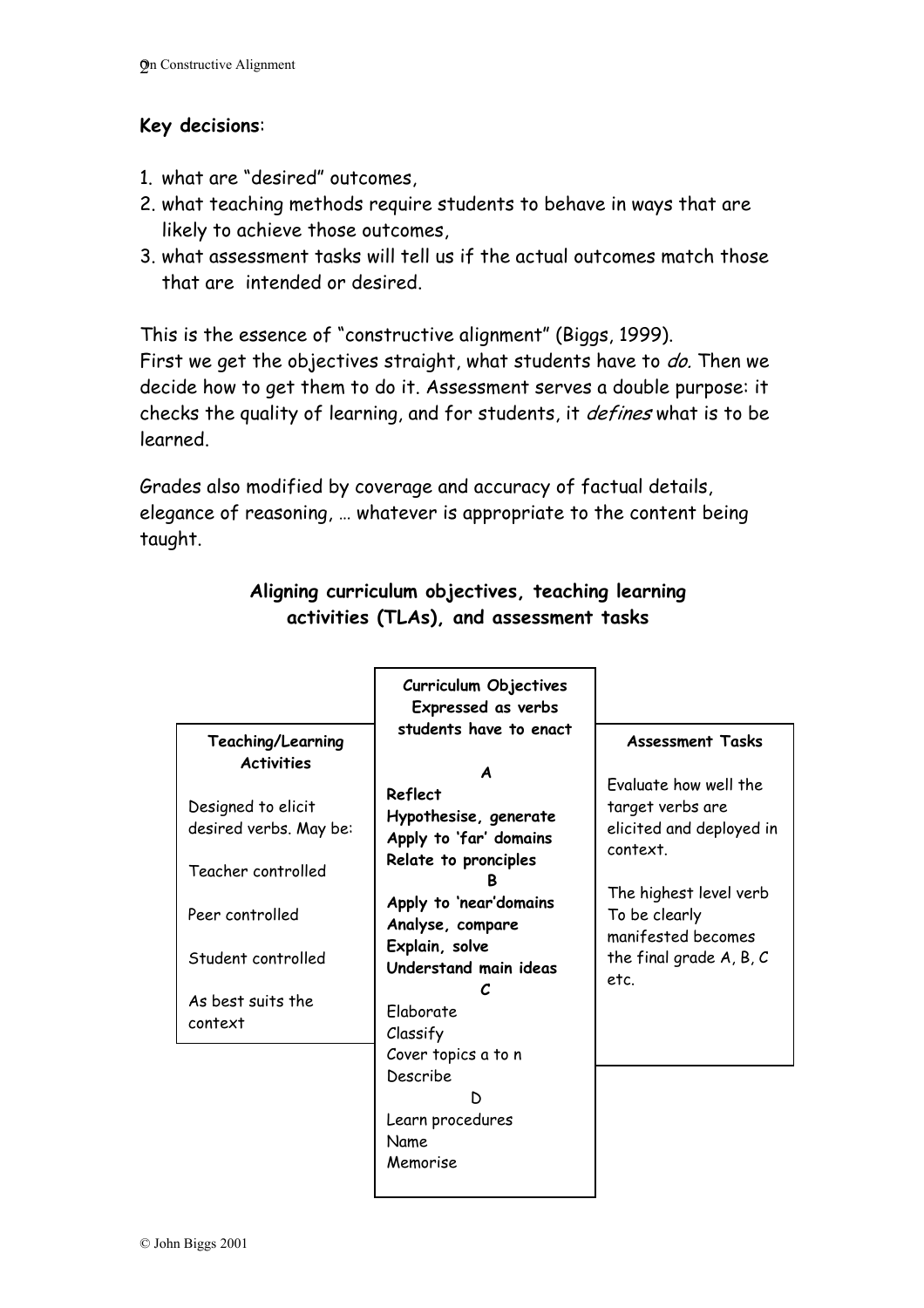# **2. On What to Teach: Clarifying Objectives**

#### **The nature of understanding**

Understanding can mean a lot of things; we need to be very clear about the level of understanding we want our students to achieve. To really understand something is to behave differently in contexts involving that content. To really understand is to see a slice of the world differently.

> The essence of understanding is that it is performative (Gardner, 1993)

Let us distinguish between

- declarative knowledge: knowledge you can declare, or talk about
- functioning knowledge: knowledge you can put to work.

Often we teach declarative understandings, when the teaching aims, particularly in professional programmes, refer to functioning knowledge.

In designing curriculum objectives, there is always a tension between coverage and depth of understanding, but

 The greatest enemy of understanding is coverage -- I can't repeat that often enough. (Gardner, 1993: 24)

Coverage holds knowledge to the declarative level.

In designing curriculum objectives to specify the *activities* we want your students to perform. It helps to use verbs. These activities become the objectives. Then, because some activities show better levels of understanding than others, teaching objectives may be structured hierarchically:

In an aligned system of instruction, the appropriate verbs are:

- 1. nominated in the objectives,
- 2. likely to be elicited in the chosen teaching-learning activities,
- 3. embedded in the assessment tasks so that criterion-referenced judgments

can be made about a given student's level of performance.

**Four layers of verbs referring to "understanding"**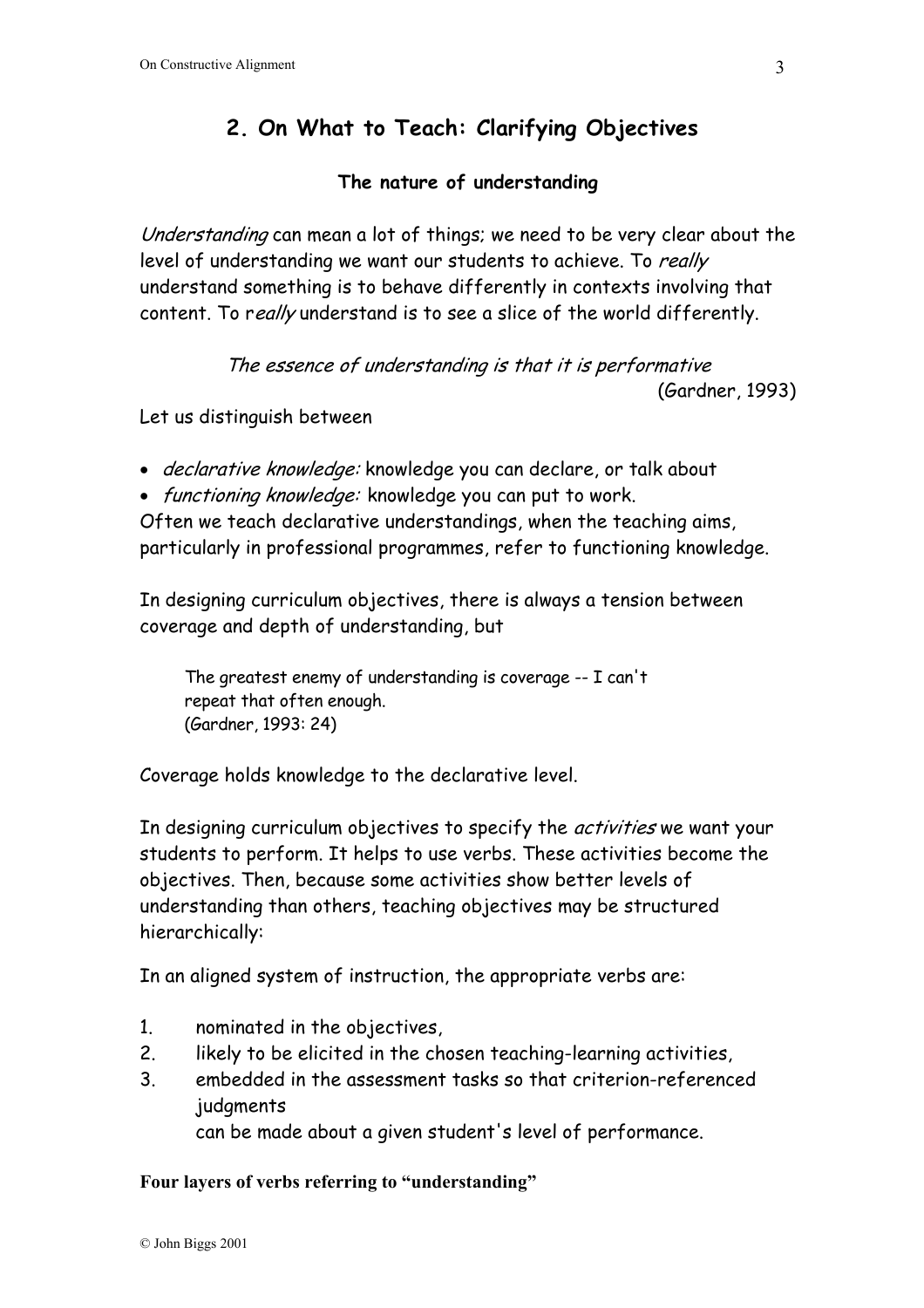



(from the SOLO taxonomy, Biggs, 1999)

A grading system then needs to be defined in terms of a hierarchy of desired learning outcomes, from most acceptable to barely acceptable, usually expressed as **A** to **D**, then **F.** 

## **3. On How to Teach: Choosing Teaching/Learning Activities**

We want to select teaching/learning activities (or TLAs) that will encourage students to start using the right verbs if they are to handle properly the academic tasks we set:

TLAs may be classified according to who is in major control:

- Teacher-controlled activities include most formal teaching situations: lectures, tutorials, laboratories, field excursions, etc.
- Peer-controlled activities range from formal ones, initiated by the teacher, such as various kinds of groupwork or instructions to use learning partners, to informal and spontaneous collaboration by students outside the classroom.
- Self-controlled activities include anything that goes under the heading of independent learning and study: specific strategies for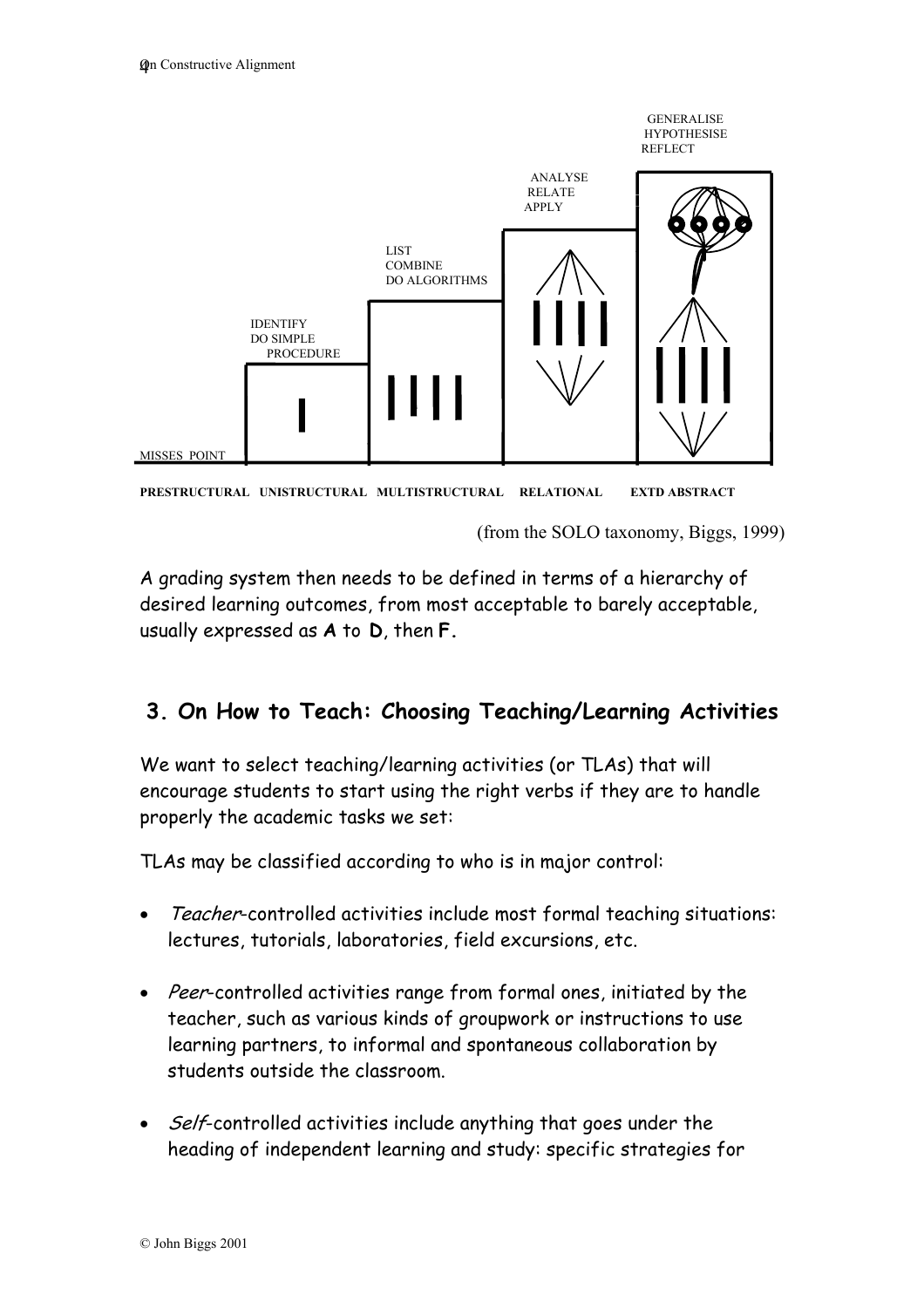extracting meaning from text such as summarising and note-taking, general study skills,

| What activities are teaching methods most likely to elicit? |                                                                       |                                                                                                                                                                      |  |  |
|-------------------------------------------------------------|-----------------------------------------------------------------------|----------------------------------------------------------------------------------------------------------------------------------------------------------------------|--|--|
|                                                             |                                                                       | Each teaching/learning activity $(TLA)$ $\longrightarrow$ a form of learning                                                                                         |  |  |
| Teacher-controlled:                                         |                                                                       |                                                                                                                                                                      |  |  |
|                                                             | lecture, set texts<br>tutorial<br>laboratory<br>excursion<br>seminar  | reception of selected content<br>elaboration, clarification<br>procedural knowledge, a pplication<br>experiential knowledge, interest<br>clarify, presentation skill |  |  |
| Peer-controlled:                                            | syndicate groups<br>learning partners<br>spontaneous collaboration    | elaboration, confront differences<br>resolve differences, application<br>breadth, self-insight                                                                       |  |  |
| Self-controlled:                                            | summarizing<br>note-taking<br>comprehension monitor<br>planning, SQ3R | main ideas,<br>main ideas, facts, revision<br>confidence in learning<br>independence in learning                                                                     |  |  |

## **4. On Assessing Student Learning**

Assessment is almost certainly the most important single component in the system: get assessment wrong and you get everything wrong. We therefore need to be clear about why we assess, what we assess, how we assess, and who is involved in the assessing.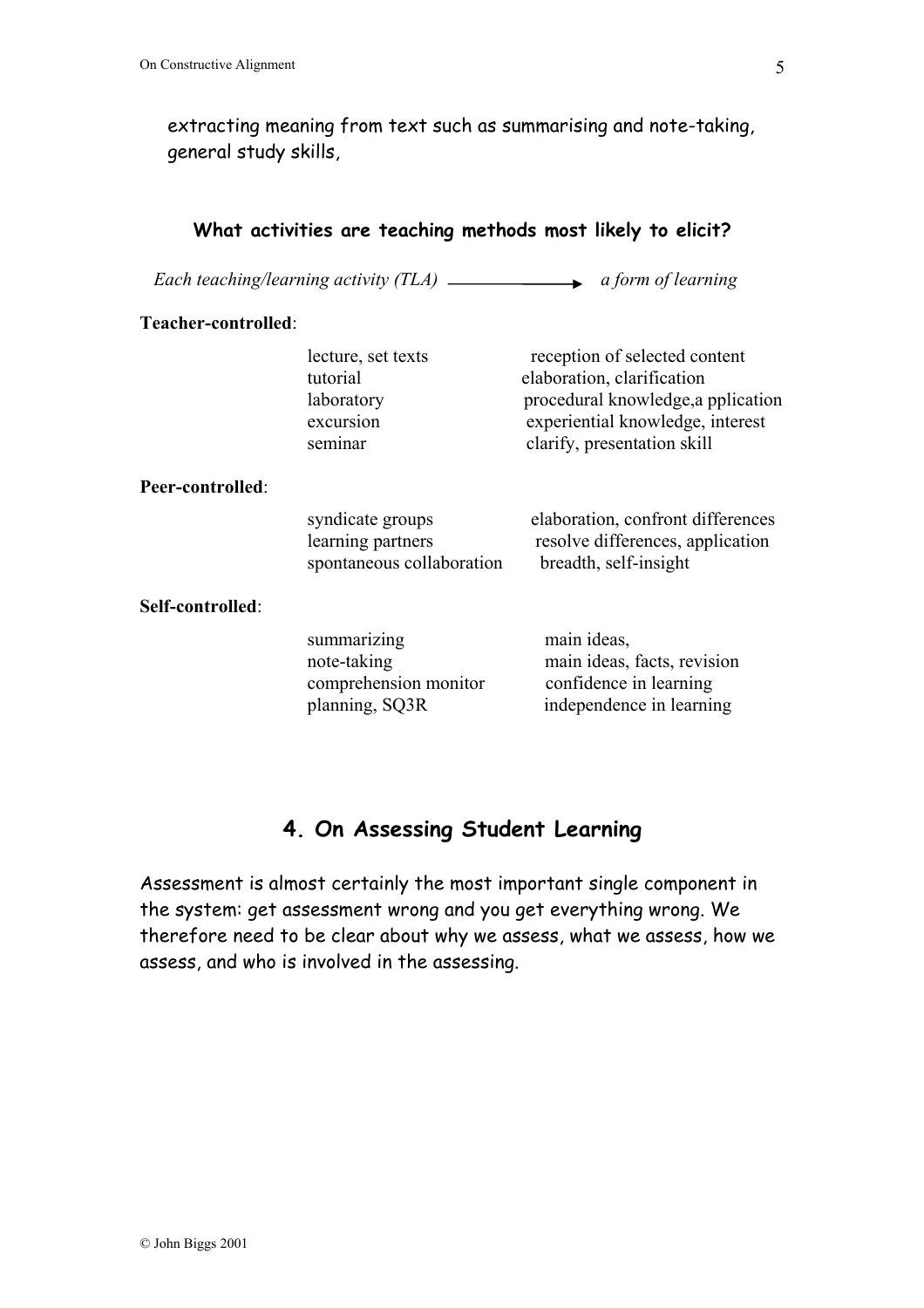#### **Some different assessment tasks and the kinds of learning assessed**

| assessment mode                                                                                                                                           | most likely kind of learning assessed                                                                                                                                                                                                                                                                                                      |
|-----------------------------------------------------------------------------------------------------------------------------------------------------------|--------------------------------------------------------------------------------------------------------------------------------------------------------------------------------------------------------------------------------------------------------------------------------------------------------------------------------------------|
| Extended prose, essay-type:                                                                                                                               |                                                                                                                                                                                                                                                                                                                                            |
| essay exam<br>open book<br>assignment, take home                                                                                                          | rote, question spotting, speed structuring.<br>as for exam, but less memory, coverage<br>read widely, inter-relate, organise apply, copy                                                                                                                                                                                                   |
| Objective test:                                                                                                                                           |                                                                                                                                                                                                                                                                                                                                            |
| multiple choice<br>ordered outcome                                                                                                                        | recognition, strategy, comprehension, coverage<br>hierarchies of understanding                                                                                                                                                                                                                                                             |
| Performance assessment:                                                                                                                                   |                                                                                                                                                                                                                                                                                                                                            |
| practicum<br>seminar, presentation<br>posters<br>interviewing<br>critical incidents<br>project<br>reflective journal<br>case study, problems<br>portfolio | skills needed in real life<br>communication skills<br>concentrating on relevance, application<br>responding interactively<br>reflection, application, sense of relevance<br>application, research skills<br>reflection, application, sense of relevance<br>application, professional skills<br>reflection, creativity, unintended outcomes |
| Rapid assessments (large class):                                                                                                                          |                                                                                                                                                                                                                                                                                                                                            |
| concept maps<br>venn diagrams<br>three minute essay<br>gobbets                                                                                            | coverage, relationships<br>relationships<br>level of understanding, sense of relevance,<br>realizing the importance of significant detail                                                                                                                                                                                                  |

#### **Assessment-related matters**

The assessment model. Analytic vs. holistic assessment: marking vs. assessing

short answer recall units of information, coverage

letter-to-a-friend holistic understanding, application, reflection

comprehension of main ideas

Marks do not however convey what is learned. A criterion-referenced qualitative approach demands holistic assessment, using the same framework as was used for formulating objectives.

Dealing with unintended but desirable outcomes.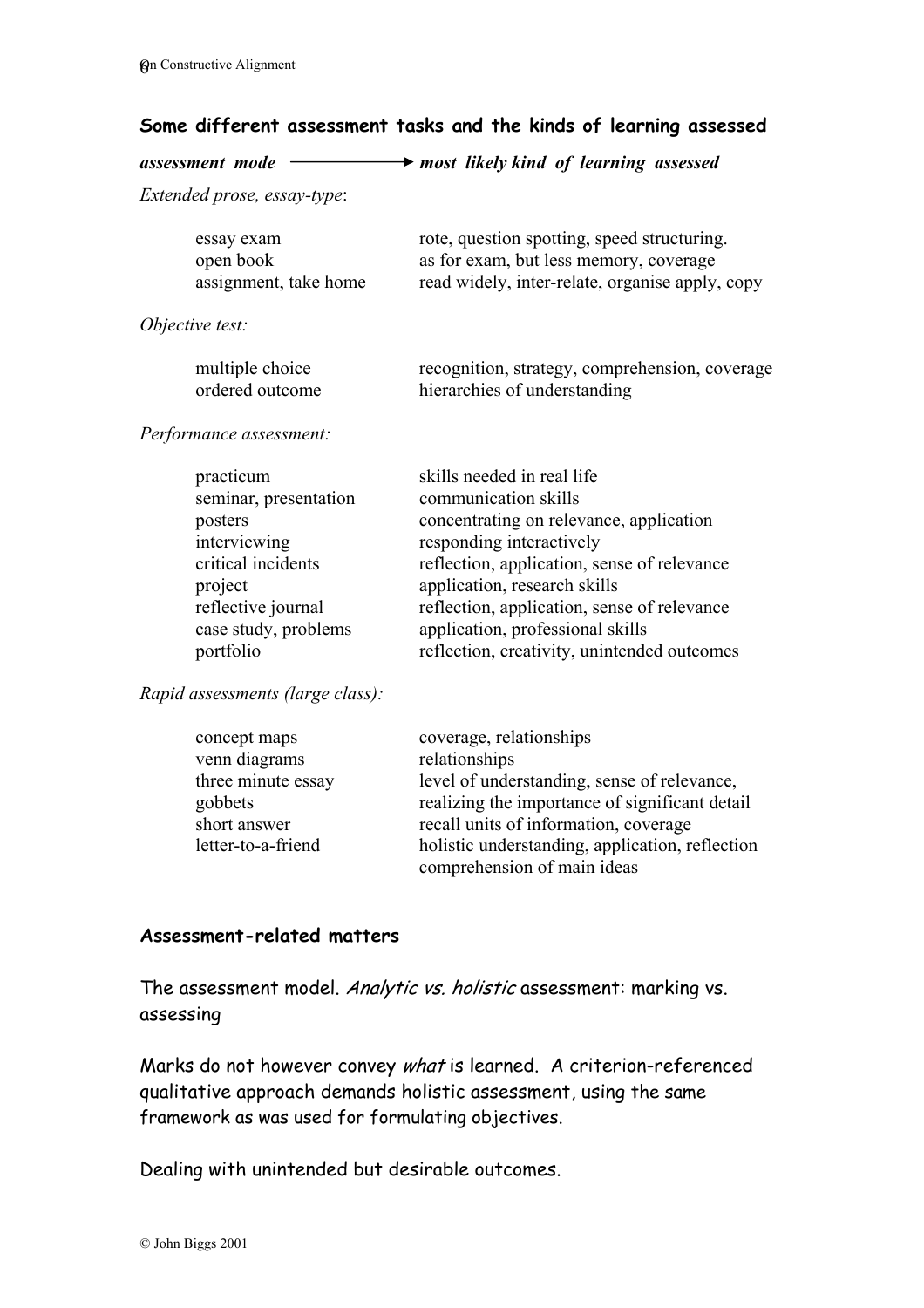#### Grading

Matching student outcomes with the objectives: necessarily a qualitative matter, which needs a different approach to:

Combining grades within or across units.

There are two ways to go:

- 1. Convert categories into numbers.
- 2. Work qualitatively all the way.

Other matters arising

## **5. On Quality Assurance and Quality Enhancement**

The individual teacher improves through reflecting on current practice through the lenses of an operating theory: so should the institution.

Quality Assurance (QA):

Non-reflective, retrospective, quantitative. May even impair teaching quality.

Quality Enhancement (QE):

How to improve teaching and learning quality at the institutional level; focus for staff development on the institutional unit, not individual teachers. Prospective, qualitative.

Quality Feasibility (QF):

What in the institution impedes quality teaching**?**